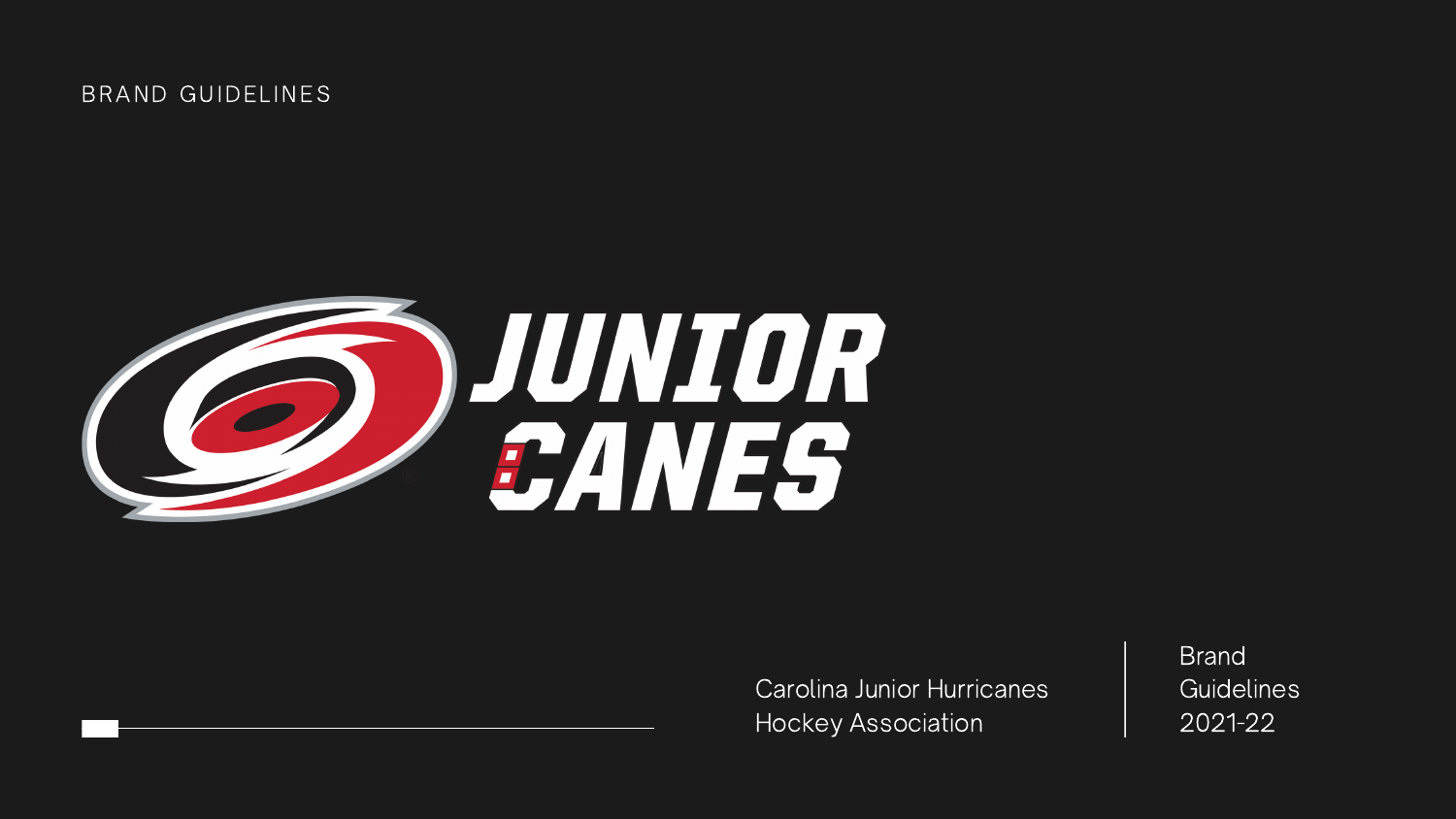# **USAGE AND RESTRICTIONS**

Brand **Guidelines** 2021-22

The Carolina Hurricanes name and logo are trademarks of the NHL team. All rights reserved. Used with permission.

The Carolina Junior Hurricanes Hockey Association is officially licensed by the Carolina Hurricanes and NHL Enterprises to use the logos, colors, names and wordmarks included in this document. Additionally, the Junior Canes have permission to wear uniforms in the official style of the NHL Carolina Hurricanes.

No variations of these logos, colors, word marks, or any other aspects covered in the licensing agreement are permitted by NHL Enterprises, the Carolina Hurricanes, or the Carolina Junior Hurricanes.

No parties outside of the Carolina Junior Canes contracted suppliers have permission to use any of these brand marks on any items or digital materials without the written consent of the Junior Canes Board of Directors. All uses of the Junior Canes branding must follow these guidelines without exception.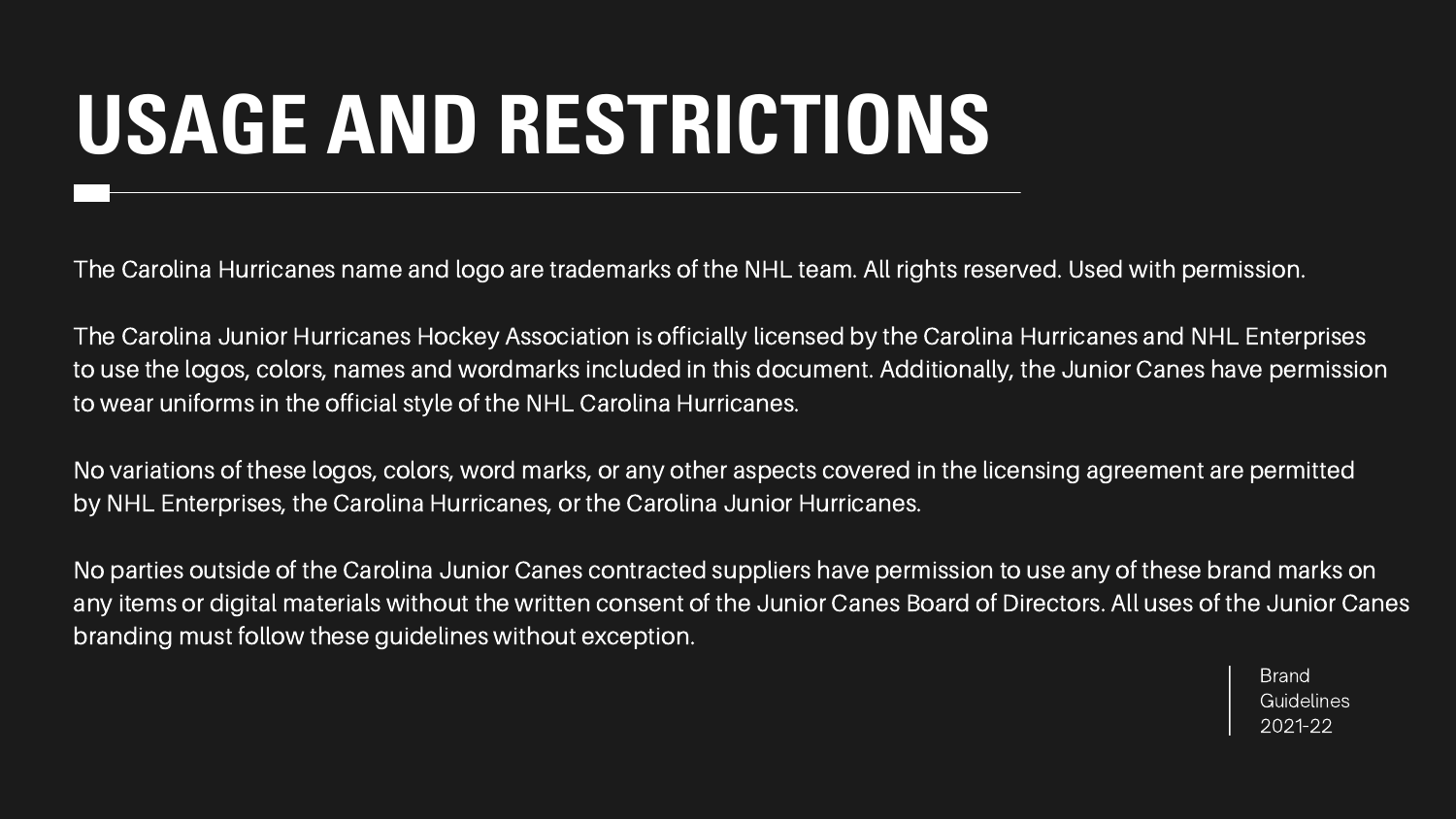Brand

# Guidelines **FAMILY OF LOGOS** 2021-22

#### CAROLINA JUNIOR HURRICANES





Either white lettering for dark backgrounds or black lettering for light backgrounds. The "eye" logo and the red warning flags do not change.

The Carolina Hurricanes logos are covered under the Junior Canes/NHL licensing agreement.



## MAIN LOGO

Only to be used on graphics where the horizontal orientation is not possible. Lettering may be back or white depending on background, but the "eye" logo and warning flags remain unchanged.

### **SECONDARY LOGO**

## **AFFILIATED LOGOS**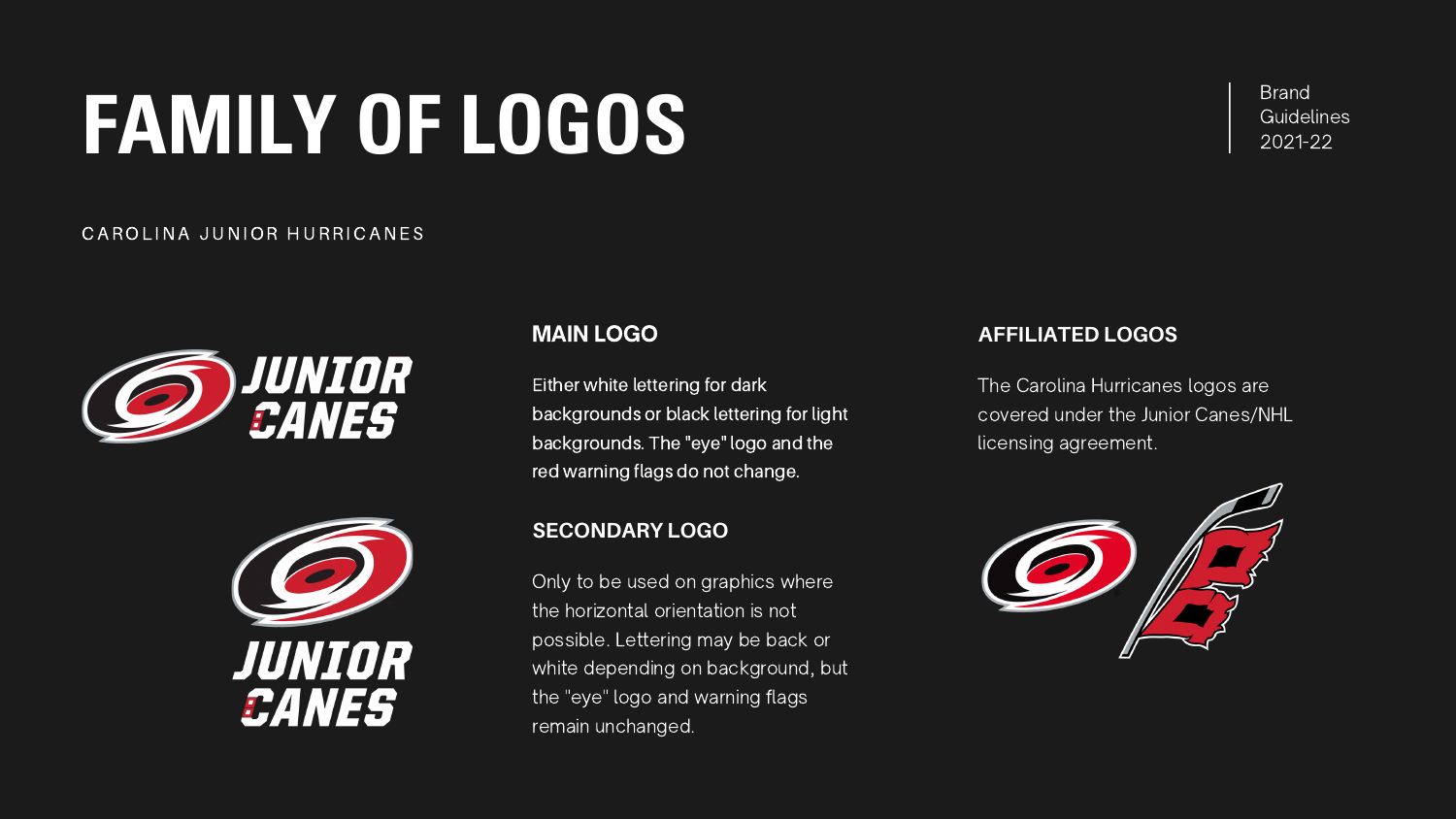**Brand Guidelines** 2021-22

# **PRIMARY FONT**

## FOR HEADINGS AND SUB-HEADINGS

# Family of **Fonts**

# **0123456789**

## **UNI V E R S L T C Y R 6 7 BOLD CONDENS ED**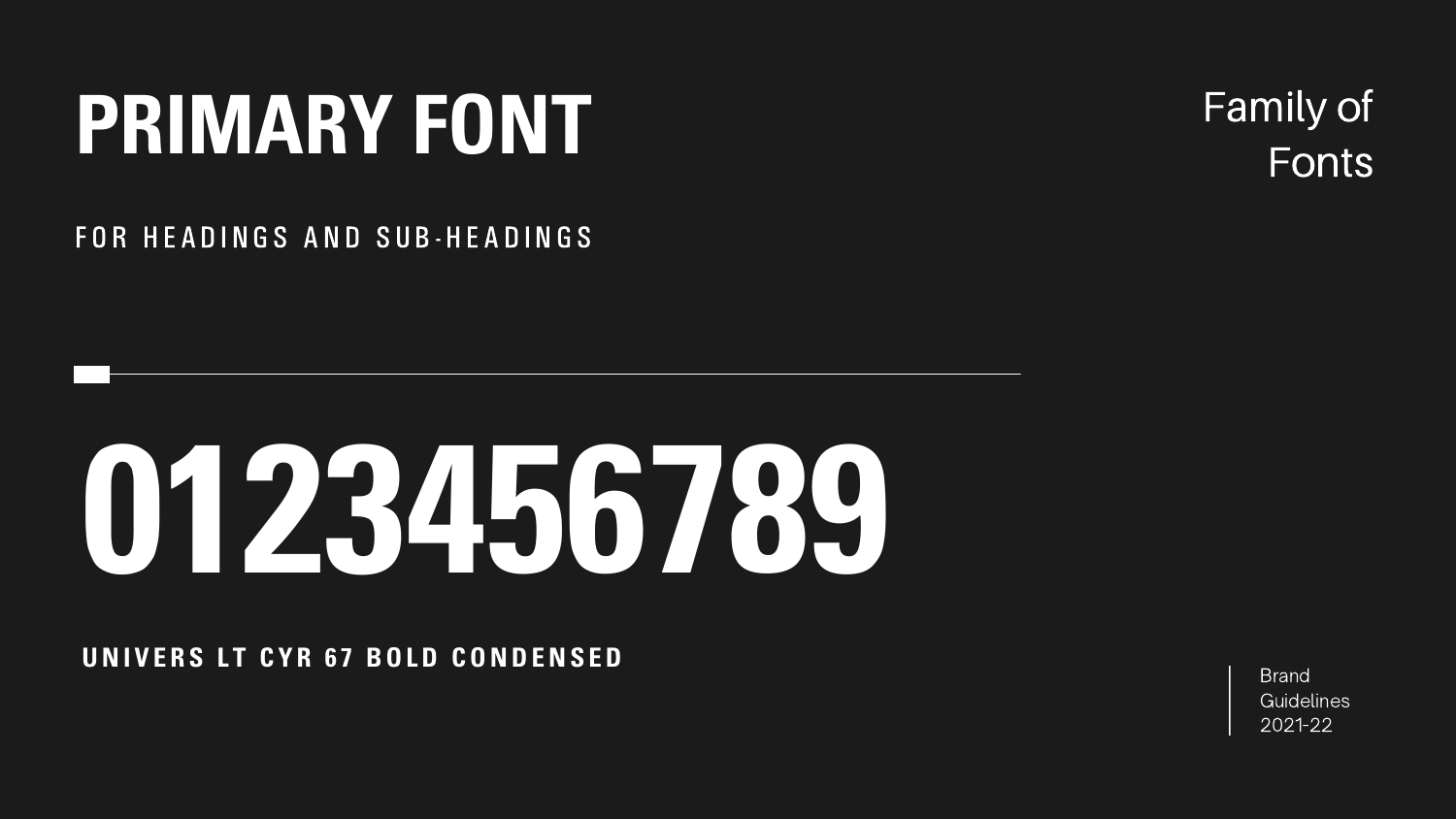**Brand** Guidelines 2021-22

# Secondary Font

### FOR SUBTITLES AND PARAGRAPHS

| Aa        | <b>Bb</b> | Cc | Dd        | Ee        | Ff     |
|-----------|-----------|----|-----------|-----------|--------|
| Gg        | Hh        | IĬ | Ji        | <b>Kk</b> | $\Box$ |
| Mm        | Nn        | Oo | Pp        | Qq        | Rr     |
| <b>Ss</b> | Tt        | Uu | <b>VV</b> | <b>Ww</b> | Xx     |
| Yy        | Zz        | 00 | 01        | 02        | 03     |
| 04        | 05        | 06 | 07        | 08        | 09     |

![](_page_4_Picture_2.jpeg)

AILERON REGULAR

# Family of Fonts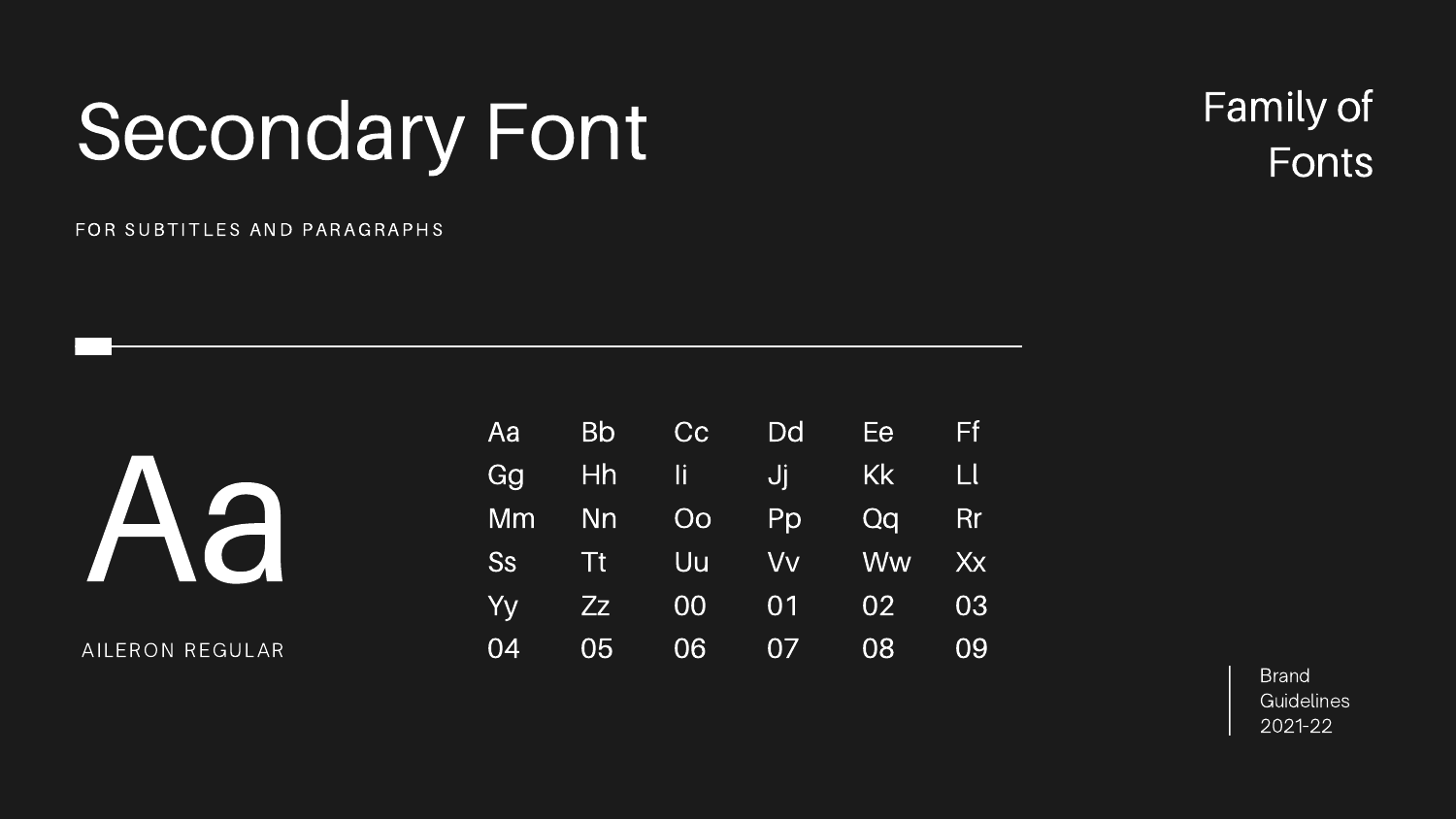# **FAMILY OF COLORS**

## H EX CODE #CC0000 HEX CODE #FFFFFF HEX CODE #000000

Brand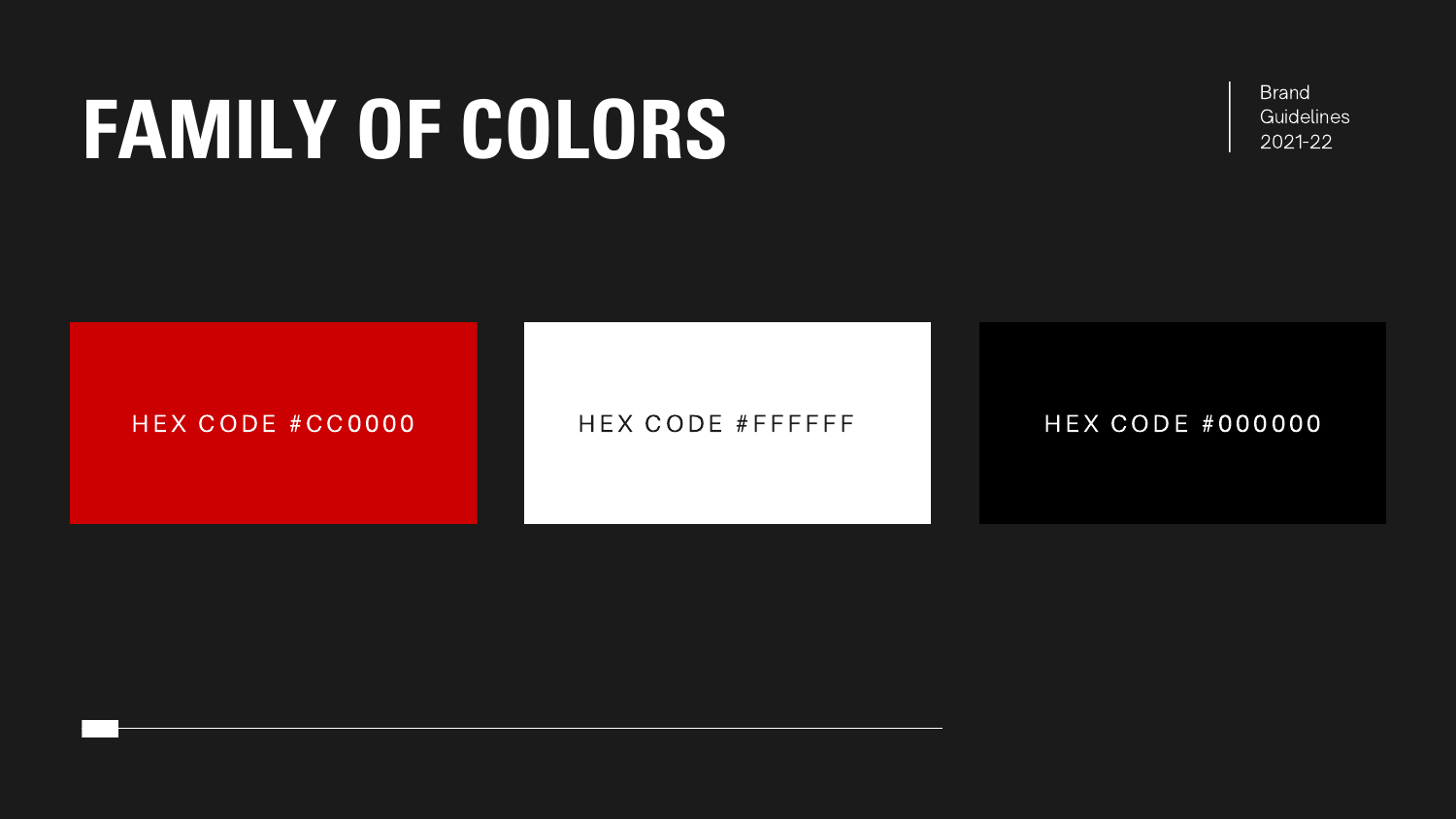# **ACCEPTABLE COMBINATIONS**

# Family of **Colors**

![](_page_6_Picture_5.jpeg)

![](_page_6_Picture_1.jpeg)

![](_page_6_Picture_2.jpeg)

### FOR PRINT OR DIGITAL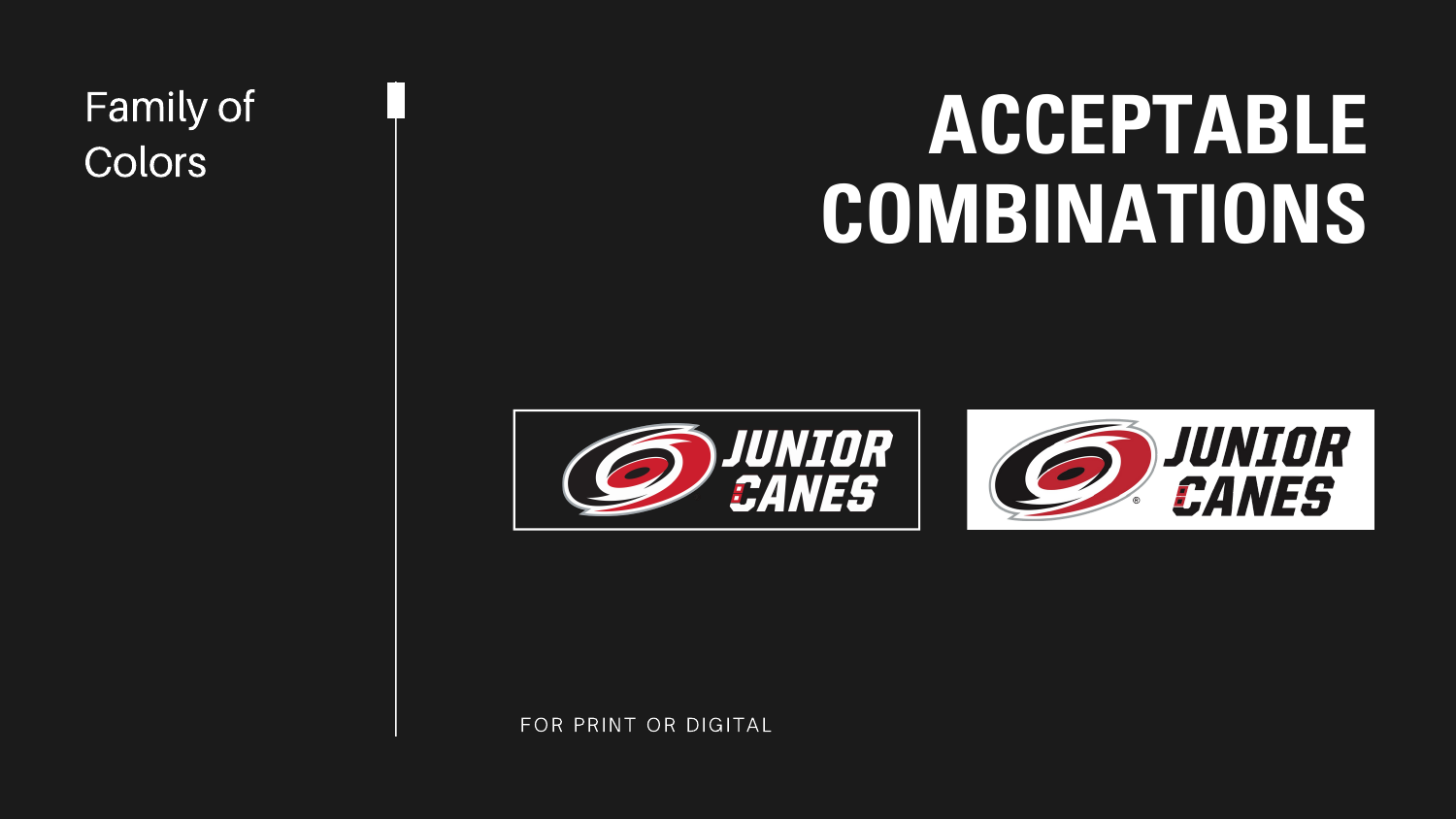# **NAME AND NICKNAME**

Brand **Guidelines** 2021-22

- Twitter: @JuniorCanes
- Facebook: @CarolinaJuniorCanes
- Instagram: @OfficialJrCanes

The organization's official name is Carolina Junior Hurricanes Hockey Association, but should be referred to as the "Carolina Junior Hurricanes" or the "Junior Canes". The word "Junior" should spelled out and never abbreviated.

# **SOCIAL MEDIA USAGE**

The official social accounts of the Carolina Junior Hurricanes are as follows:

The official hashtags are #JuniorCanes and #CarryTheFlag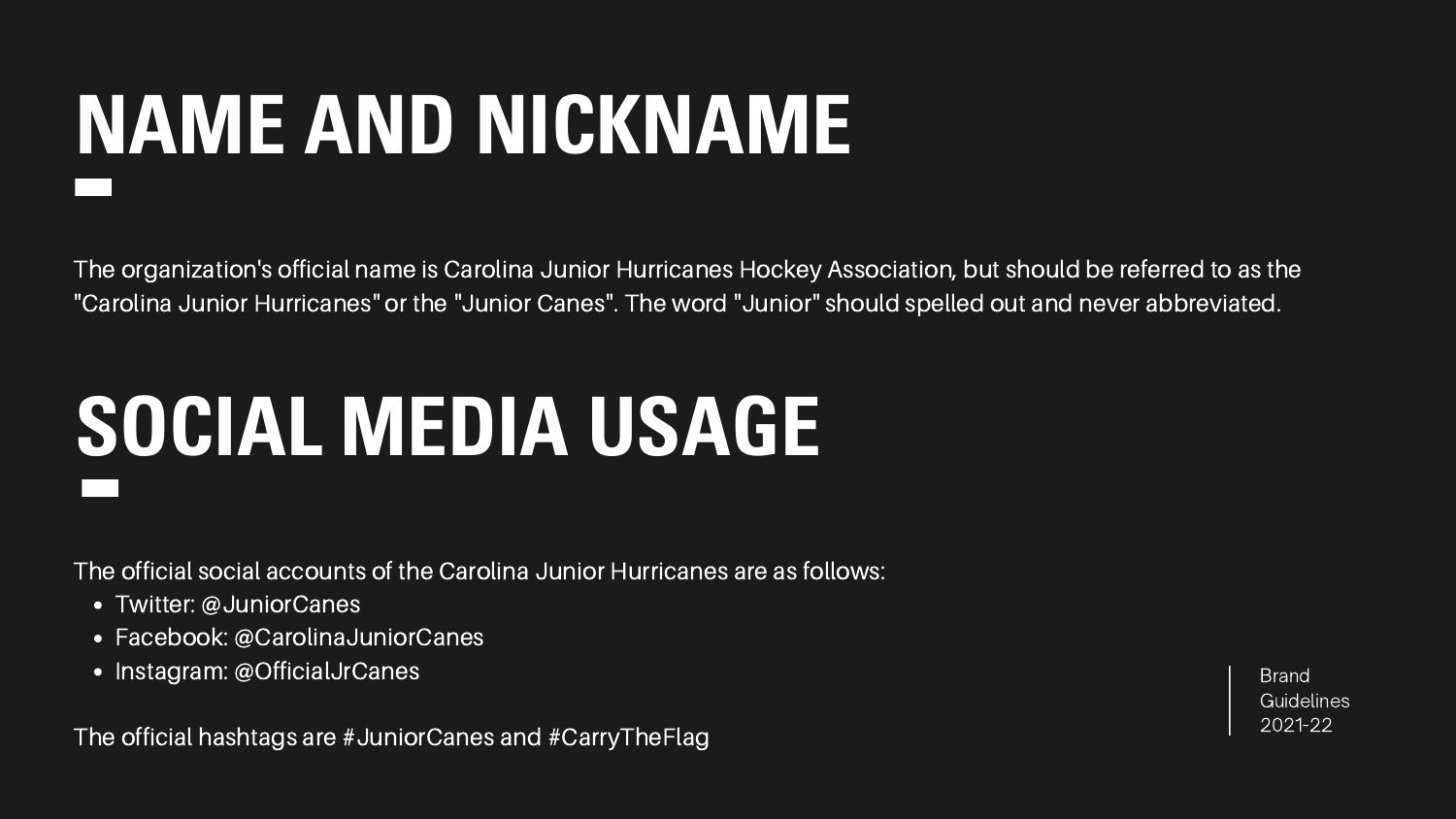# **SOCIAL MEDIA POLICY**

Brand **Guidelines** 2021-22

JUNIOR CANES 14U TIER 1 GIRLS OFFICIAL ACCOUNT: @JuniorCanes

Teams or programs may create their own sub-accounts, but must follow specific guidelines to avoid breaking licensing and usage agreements.

- The profile icon must be one of the two versions of the Junior Canes primary logo
- The profile bio should follow this format:

JUNIOR CANES TEAM OR PROGRAM NAME OFFICIAL ACCOUNT: (tag official account)

Example ...